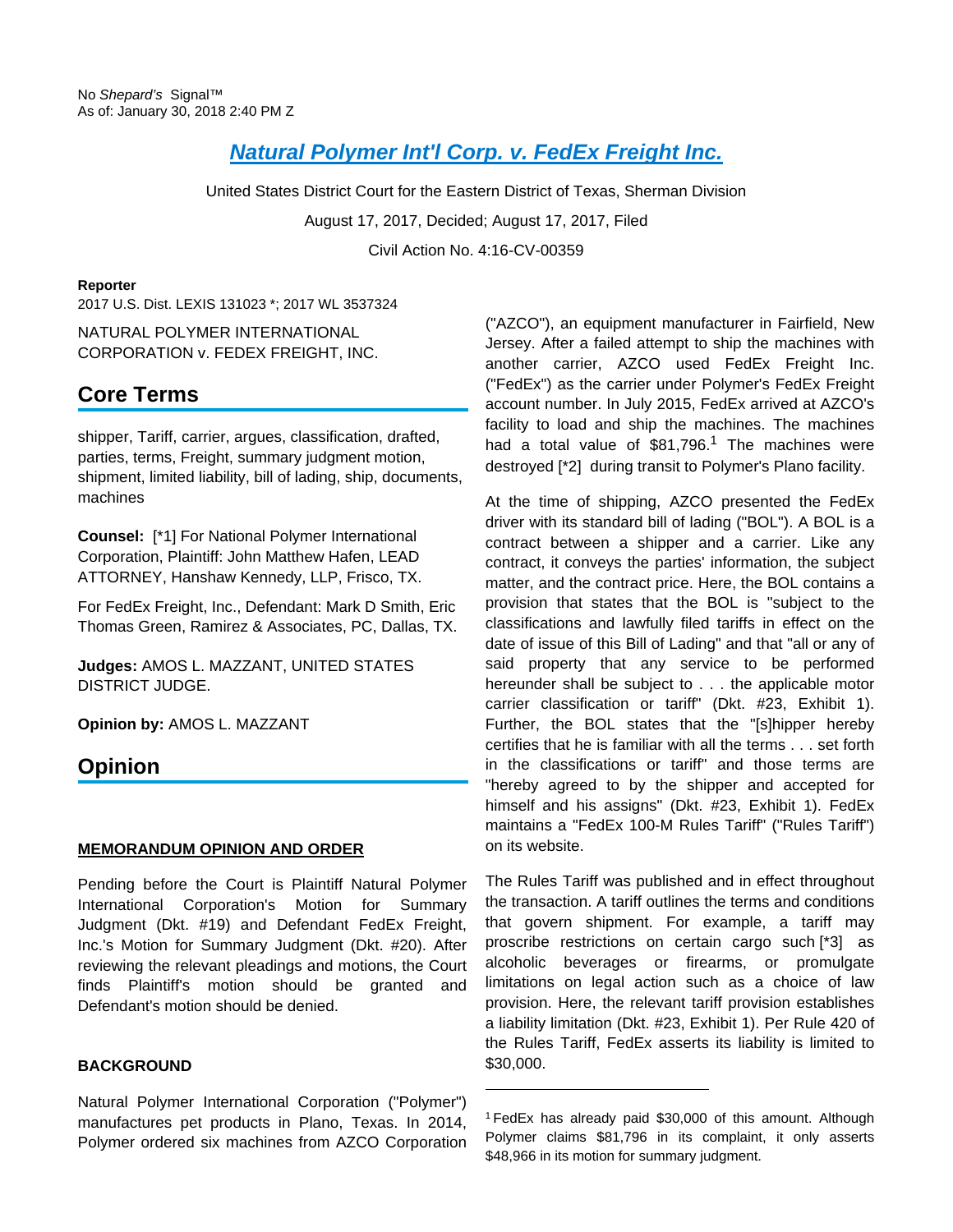It is undisputed that the parties are subject to the BOL and that the Rules Tariff, if applicable, limits FedEx's liability. However, the dispute involves the connection between the two documents. FedEx contends that the BOL, by reference to "lawfully filed tariffs," incorporated its Rules Tariff, thus limiting its liability. Polymer, by contrast, asserts that the tariff reference is insufficient to limit FedEx's liability under [49 U.S.C. § 14706](https://advance.lexis.com/api/document?collection=statutes-legislation&id=urn:contentItem:4YF7-GW11-NRF4-41J3-00000-00&context=) (the "[Carmack Amendment](https://advance.lexis.com/api/document?collection=statutes-legislation&id=urn:contentItem:4YF7-GW11-NRF4-41J3-00000-00&context=)"). Therefore, Polymer seeks the full amount of damages.

On April 18, 2016, Polymer filed suit in state court under the [Carmack Amendment](https://advance.lexis.com/api/document?collection=statutes-legislation&id=urn:contentItem:4YF7-GW11-NRF4-41J3-00000-00&context=) alleging \$81,796 in damages for the destroyed equipment (Dkt. #3). On May 27, 2016, FedEx removed the case to federal court and asserted that its liability is limited to \$30,000 under the BOL and other related documents (Dkt. #1; Dkt. #5).

On January 26, 2017, Polymer filed its Motion for Summary Judgment (Dkt. #19). On March 1, 2017, FedEx filed a response [\*4] (Dkt. #24). On March 8, 2017, Polymer filed a reply (Dkt. #25). On March 15, 2017, FedEx filed a surreply (Dkt. #27).

Also on January 26, 2017, FedEx filed its Motion for Summary Judgment (Dkt. #20). On March 1, 2017, Polymer filed a response (Dkt. #23). On March 8, 2017, FedEx filed a reply (Dkt. #26).

#### **LEGAL STANDARD**

Summary Judgment is proper when "the movant shows that there is no genuine dispute as to any material fact and the movant is entitled to judgment as a matter of law. **[Fed. R. Civ. P. 56\(a\)](https://advance.lexis.com/api/document?collection=statutes-legislation&id=urn:contentItem:5GYC-2421-6N19-F165-00000-00&context=)**. A dispute is genuine "if the evidence is such that a reasonable jury could return a verdict for the nonmoving party." Anderson v. Liberty [Lobby, Inc., 477 U.S. 242, 248, 106 S. Ct. 2505, 91 L.](https://advance.lexis.com/api/document?collection=cases&id=urn:contentItem:3S4X-6H80-0039-N37M-00000-00&context=)  [Ed. 2d 202 \(1986\)](https://advance.lexis.com/api/document?collection=cases&id=urn:contentItem:3S4X-6H80-0039-N37M-00000-00&context=). Substantive law identifies which facts are material. Id. The moving party bears the initial burden of identifying the basis for its motion and identifying "depositions, documents, electronically stored information, affidavits or declarations, stipulations (including those made for purposes of the motion only), admissions, interrogatory answers, or other materials" that demonstrate the absence of a genuine issue of material fact. [Fed. R. Civ. P. 56\(c\)\(1\)\(A\)](https://advance.lexis.com/api/document?collection=statutes-legislation&id=urn:contentItem:5GYC-2421-6N19-F165-00000-00&context=), Nola Spice Designs, L.L.C. v. Haydel Enters., Inc., 783 F.3d 527, [536 \(5th Cir. 2015\)](https://advance.lexis.com/api/document?collection=cases&id=urn:contentItem:5FPR-H4F1-F04K-N09P-00000-00&context=). If the moving party satisfies its burden, the nonmovant must present affirmative evidence showing that there is a genuine issue for trial. [Anderson, 477 U.S. at 257](https://advance.lexis.com/api/document?collection=cases&id=urn:contentItem:3S4X-6H80-0039-N37M-00000-00&context=); [Celotex Corp. v. Catrett,](https://advance.lexis.com/api/document?collection=cases&id=urn:contentItem:3S4X-6HC0-0039-N37R-00000-00&context=) 

[477 U.S. 317, 324, 106 S. Ct. 2548, 91 L. Ed. 2d 265](https://advance.lexis.com/api/document?collection=cases&id=urn:contentItem:3S4X-6HC0-0039-N37R-00000-00&context=)  [\(1986\)](https://advance.lexis.com/api/document?collection=cases&id=urn:contentItem:3S4X-6HC0-0039-N37R-00000-00&context=). Mere denials of [\*5] material facts, unsworn allegations, or arguments and assertions in briefs will not suffice to carry this burden. The Court must consider all of the evidence in the light most favorable to the nonmovant, with all reasonable inferences from the evidence made in favor of the nonmovant. Nola Spice, [783 F.3d at 536](https://advance.lexis.com/api/document?collection=cases&id=urn:contentItem:5FPR-H4F1-F04K-N09P-00000-00&context=). However, the Court must "refrain from making any credibility determinations or weighing the evidence." Turner v. Baylor Richardson Med. Ctr., 476 [F.3d 337, 343 \(5th Cir. 2007\)](https://advance.lexis.com/api/document?collection=cases&id=urn:contentItem:4MVW-R5M0-0038-X3DS-00000-00&context=).

### **ANALYSIS**

FedEx agrees that the [Carmack Amendment](https://advance.lexis.com/api/document?collection=statutes-legislation&id=urn:contentItem:4YF7-GW11-NRF4-41J3-00000-00&context=) applies to this dispute and that it is liable to Polymer. FedEx argues, however, that it limited its liability under the [Carmack Amendment](https://advance.lexis.com/api/document?collection=statutes-legislation&id=urn:contentItem:4YF7-GW11-NRF4-41J3-00000-00&context=)'s liability limitation provision.

Under the [Carmack Amendment](https://advance.lexis.com/api/document?collection=statutes-legislation&id=urn:contentItem:4YF7-GW11-NRF4-41J3-00000-00&context=) a carrier may limit its liability "to a value established by written or electronic declaration of the shipper or by written agreement between the carrier and shipper if that value would be reasonable under the circumstances surrounding the transportation."  $\frac{49 \text{ U.S.C. } \S \text{ } \frac{14706(a)}{a}$ , [\(c\)](https://advance.lexis.com/api/document?collection=statutes-legislation&id=urn:contentItem:4YF7-GW11-NRF4-41J3-00000-00&context=); Excel, Inc. v. S. Refrigerated Transp., Inc., 807 F.3d 140, 148 (6th Cir. 2015); [Certain Underwriters at Interest at Lloyd's of](https://advance.lexis.com/api/document?collection=cases&id=urn:contentItem:5CWN-4WW1-F04K-K001-00000-00&context=)  London v. UPS of Am., Inc., 762 F.3d 332, 335 (3d Cir. [2014\)](https://advance.lexis.com/api/document?collection=cases&id=urn:contentItem:5CWN-4WW1-F04K-K001-00000-00&context=); ABB Inc. v. CSX Transp., Inc., 721 F.3d 135, 141 (4th Cir. 2013). The leading case interpreting this provision is [Hughes v. United Van Lines, 829 F.2d 1407](https://advance.lexis.com/api/document?collection=cases&id=urn:contentItem:3S4X-7D90-001B-K396-00000-00&context=)  [\(7th Cir. 1987\)](https://advance.lexis.com/api/document?collection=cases&id=urn:contentItem:3S4X-7D90-001B-K396-00000-00&context=). Under Hughes, a carrier must show that it (1) maintained a tariff with the Interstate Commerce Commission (now the Surface Transportation Board); (2) that it gave the shipper a reasonable opportunity to choose between two or more levels of liability; (3) that it obtained the shipper's agreement [\*6] as to its choice of liability; and (4) that it issued a receipt or BOL before moving the shipment. [Hughes, 829 F.3d at 1416](https://advance.lexis.com/api/document?collection=cases&id=urn:contentItem:3S4X-7D90-001B-K396-00000-00&context=). Following the enactment of the Trucking Industry Regulatory Reform Act of 1994 and the Interstate Commerce Commission Termination Act of 1995, the first part of the Hughes test is no longer applicable. [Nipponkoa Ins. Co. v. Atlas Van Lines, Inc., 687 F.3d](https://advance.lexis.com/api/document?collection=cases&id=urn:contentItem:561W-5491-F04K-R0MC-00000-00&context=)  [780, 782 \(7th Cir. 2012\)](https://advance.lexis.com/api/document?collection=cases&id=urn:contentItem:561W-5491-F04K-R0MC-00000-00&context=). However, the carrier must provide to the shipper, "on request of the shipper, a written or electronic copy of the rate, classification, rules, and practices upon which any rate applicable to a shipment, or agreed to between the shipper and the carrier, is based."  $49 \text{ U.S.C.}$  §  $14706(c)(1)(B)$ .

The limited liability subsection is a very narrow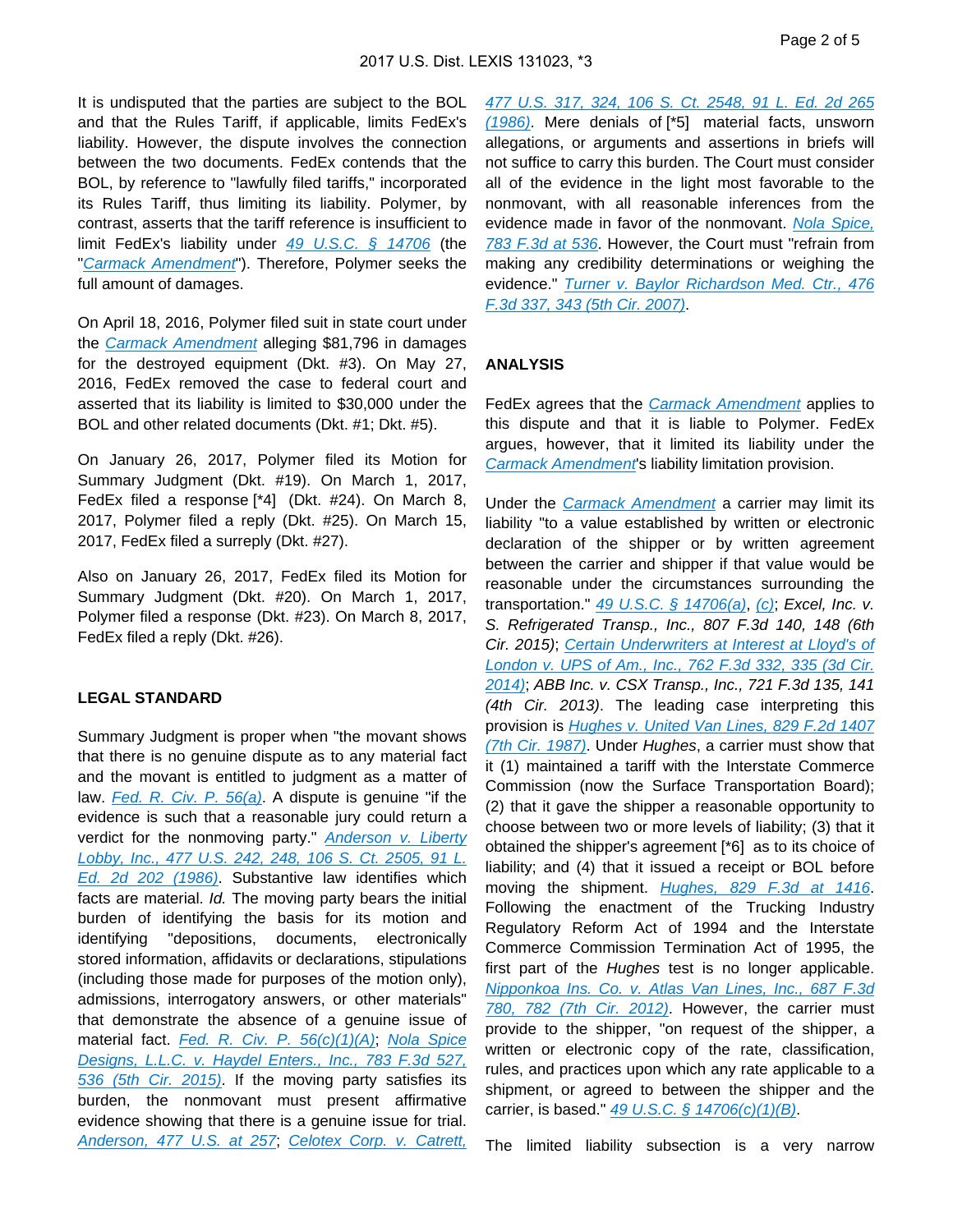exception to the general rule of full liability. Excel, 807 F.3d at 150. It is the carrier's burden to prove that the parties had a written agreement to limit the carrier's liability. ABB, 721 F.3d at 145. The risk of error falls on the carrier. Id.

Polymer does not dispute the first or fourth elements. Instead, Polymer focuses on the second and third elements, specifically whether Polymer incorporated FedEx's Rules Tariff into the BOL. The Court finds that Polymer did not incorporate FedEx's Rules Tariff into the BOL and thus FedEx did not obtain Polymer's agreement to limit FedEx's liability.

A BOL is construed using [\*7] contract principles. Mich. [Cent. R.R. Co. v. Mark Owen & Co., 256 U.S. 427, 430,](https://advance.lexis.com/api/document?collection=cases&id=urn:contentItem:3S4X-4G00-003B-H36S-00000-00&context=)  [41 S. Ct. 554, 65 L. Ed. 1032 \(1921\)](https://advance.lexis.com/api/document?collection=cases&id=urn:contentItem:3S4X-4G00-003B-H36S-00000-00&context=). When construing a contract, the primary goal is to determine the parties' intent as expressed in the terms of the contract. [Chrysler Ins. Co. v. Greenspoint Dodge of Hous., Inc.,](https://advance.lexis.com/api/document?collection=cases&id=urn:contentItem:4XK4-K7Y0-TXFX-025R-00000-00&context=)  [297 S.W.3d 248, 252 \(Tex. 2009\)](https://advance.lexis.com/api/document?collection=cases&id=urn:contentItem:4XK4-K7Y0-TXFX-025R-00000-00&context=). The first step a court must take is to determine if the contract is unambiguous. Whether a contract is unambiguous is a question of law that must be decided by examining the contract as a whole in light of the circumstances present when the contract was entered. David J. Sacks, P.C. v. [Haden, 266 S.W.3d 447, 450 \(Tex. 2008\)](https://advance.lexis.com/api/document?collection=cases&id=urn:contentItem:4TJN-RM60-TX4N-G0MC-00000-00&context=); [Columbia](https://advance.lexis.com/api/document?collection=cases&id=urn:contentItem:3RHV-4C10-003C-203Y-00000-00&context=)  Gas Transmission Corp. v. New Ulm Gas, Ltd., 940 [S.W.2d 587, 589 \(Tex. 1996\)](https://advance.lexis.com/api/document?collection=cases&id=urn:contentItem:3RHV-4C10-003C-203Y-00000-00&context=). A contract is ambiguous when it is subject to two or more reasonable interpretations. [Columbia Gas, 940 S.W.2d at 589](https://advance.lexis.com/api/document?collection=cases&id=urn:contentItem:3RHV-4C10-003C-203Y-00000-00&context=) (citing [Glover v. Nat'l Ins. Underwriters, 545 S.W2d 755,](https://advance.lexis.com/api/document?collection=cases&id=urn:contentItem:3S3J-WJH0-003C-23Y3-00000-00&context=)  [761 \(Tex. 1977\)\)](https://advance.lexis.com/api/document?collection=cases&id=urn:contentItem:3S3J-WJH0-003C-23Y3-00000-00&context=). When a contract is unambiguous, the court determines the parties' intent from the terms of the written contract, without reference to parol evidence. [David J. Sacks, P.C., 266 S.W.3d at 450](https://advance.lexis.com/api/document?collection=cases&id=urn:contentItem:4TJN-RM60-TX4N-G0MC-00000-00&context=). When a contract is ambiguous, the meaning of the terms is a question of fact. Id. However, when there is no dispute as to the circumstances, the construction is still a matter of law for the court. In re Hite, 700 S.W.2d 713, 718 [\(Tex. App.—Corpus Christi 1985, writ ref'd n.r.e.\)](https://advance.lexis.com/api/document?collection=cases&id=urn:contentItem:3S3K-4050-003C-20C8-00000-00&context=) (citing [Brown v. Payne, 142 Tex. 102, 176 S.W.2d 306, 308](https://advance.lexis.com/api/document?collection=cases&id=urn:contentItem:3RRS-HSB0-003D-P185-00000-00&context=)  [\(Tex. 1943\)\)](https://advance.lexis.com/api/document?collection=cases&id=urn:contentItem:3RRS-HSB0-003D-P185-00000-00&context=). Here, the dispute centers on whether Polymer, through its agent AZCO, incorporated the FedEx Rules Tariff .

Unsigned documents may be incorporated into and become part of a contract if the contract "plainly refers" to the unsigned document. [In re 24R, Inc., 324 S.W.3d](https://advance.lexis.com/api/document?collection=cases&id=urn:contentItem:5197-FFG1-652P-V008-00000-00&context=)  [564, 567 \(Tex. 2010\)](https://advance.lexis.com/api/document?collection=cases&id=urn:contentItem:5197-FFG1-652P-V008-00000-00&context=) (orig. proceeding) (per curiam); [Owen v. Hendricks, 433 S.W.2d 164, 167 \(Tex. 1968\)](https://advance.lexis.com/api/document?collection=cases&id=urn:contentItem:3RRH-B210-003C-5123-00000-00&context=). Incorporation by reference requires more [\*8] than merely mentioning the document. Bob Montgomery

[Chevrolet, Inc. v. Dent Zone Cos., 409 S.W.3d 181, 189](https://advance.lexis.com/api/document?collection=cases&id=urn:contentItem:592H-FM31-F04K-B03D-00000-00&context=)  [\(Tex. App.—Dallas 2013, no pet.\)](https://advance.lexis.com/api/document?collection=cases&id=urn:contentItem:592H-FM31-F04K-B03D-00000-00&context=) (citation omitted). The language in the signed document must show the parties intended for the unsigned document to become part of the agreement. Id.; see also One Beacon Ins. Co. v. Crowley Marine Serves., Inc., 648 F.3d 258, 268 (5th Cir. 2011) (citing 11 Williston on Contracts § 30:25 (4th ed. 1999) ("[I]n order to uphold the validity of terms incorporated by reference, it must be clear that the parties to the agreement had knowledge of and assented to the incorporated terms.")).

FedEx argues that the BOL incorporated the Rules Tariff and therefore incorporated the limitation on liability. FedEx argues that the BOL should be interpreted against Polymer because Polymer's agent, AZCO, drafted the BOL. FedEx argues that AZCO, as an agent for the shipper Polymer, declared in writing that the Rules Tariff would govern this shipment when it referenced "lawfully filed tariffs in effect on the date of issue of this Bill of Lading." FedEx argues that the Eleventh Circuit deviated from Hughes when it considered the fact that the shipper, rather than the carrier, drafted the BOL. Siren, Inc. v. Estes Express [Lines, 249 F.3d 1268 \(11th Cir. 2001\)](https://advance.lexis.com/api/document?collection=cases&id=urn:contentItem:42Y5-VSX0-0038-X1PG-00000-00&context=). FedEx argues that Siren created a bright-line rule that when a shipper drafts the BOL, the shipper is charged with constructive knowledge of any limitations contained in [\*9] the documents that are incorporated into the BOL because "court[s] do not deem it proper or necessary to protect shippers from themselves" (Dkt. #20 at p. 20). FedEx argues that Siren is analogous to the present case because a sophisticated shipper, who was familiar with FedEx, drafted the BOL.

Polymer distinguishes Siren and argues that even if AZCO had authority to act on Polymer's behalf in completing the shipment, AZCO's outdated, generic reference to a tariff does not constitute a meaningful choice in limitation of liability by the shipper. Polymer also argues that FedEx did not meet its burden to show an agreement to limit liability between the shipper and carrier.

The Court finds that Polymer did not include the Rules Tariff because the use of an antiquated reference to a sixty-seven page document did not "plainly refer" to Rule 420 therein.

First, *[Siren](https://advance.lexis.com/api/document?collection=cases&id=urn:contentItem:42Y5-VSX0-0038-X1PG-00000-00&context=)* is distinguishable. In Siren, the shipper drafted a BOL that contained very little information. 249 [F.3d at 1269](https://advance.lexis.com/api/document?collection=cases&id=urn:contentItem:42Y5-VSX0-0038-X1PG-00000-00&context=). However, the shipper indicated twice that the commodities would travel under "Class 85." Id.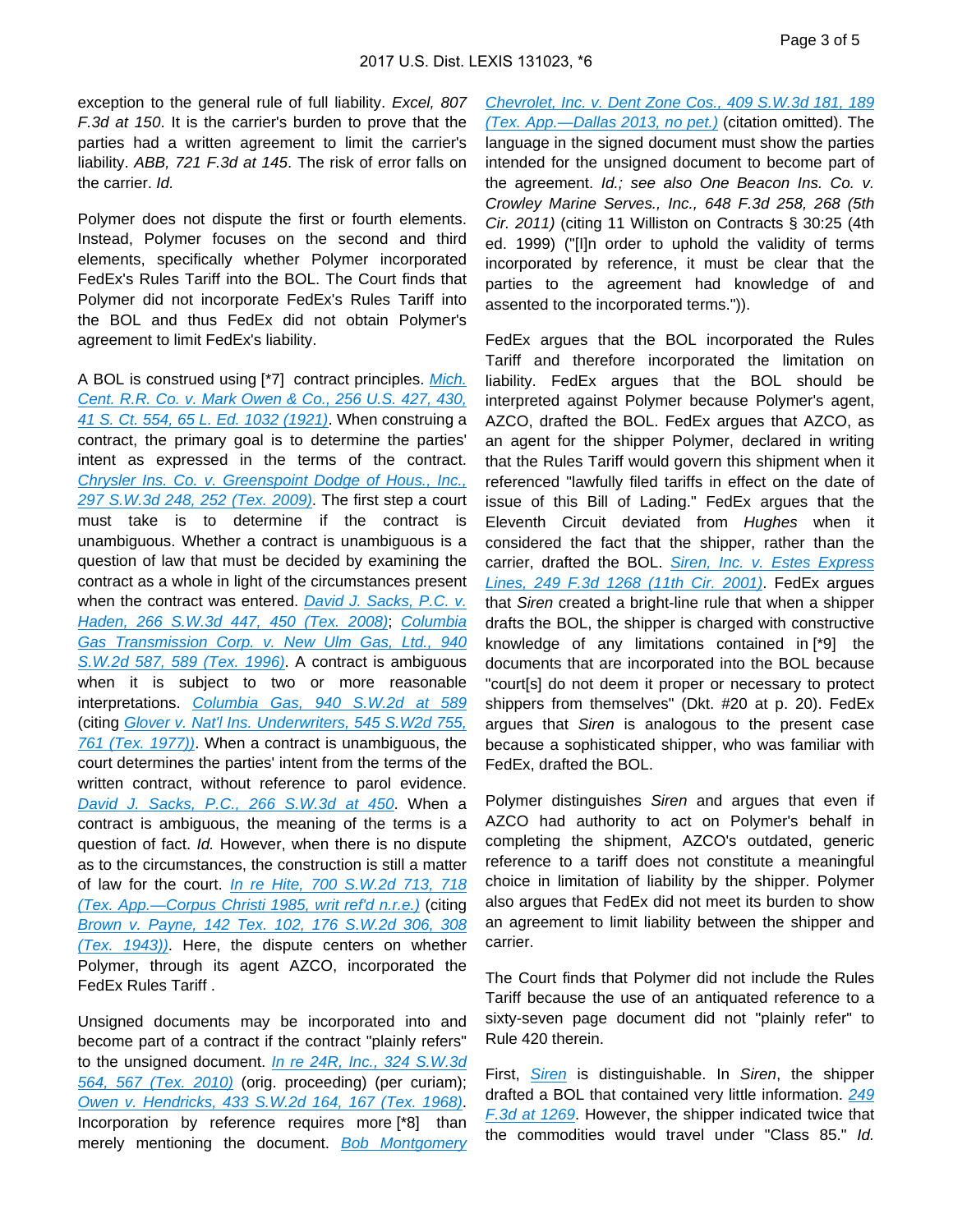"Class 85" was understood throughout the trucking industry to mean that the carrier's liability would be limited to \$11.87 per pound, regardless of any further [\*10] limitation provided by a carrier. Id. at 1269  $n.2$ . The shipper received, and knew it received, a discount from the full freight rate and knew that the carrier would use "Class 85" to determine the rate. Id. The shipper never asked for the carrier's tariff. Id.

The Eleventh Circuit held that the issue of whether the BOL incorporated the carrier's tariff was irrelevant. Id. at [1270-71](https://advance.lexis.com/api/document?collection=cases&id=urn:contentItem:42Y5-VSX0-0038-X1PG-00000-00&context=). Rather, the Eleventh Circuit held that the shipper and carrier were only required to agree in writing to a reasonable value, above which the carrier would not be liable. *[Id. at 1271](https://advance.lexis.com/api/document?collection=cases&id=urn:contentItem:42Y5-VSX0-0038-X1PG-00000-00&context=)*. Although the Eleventh Circuit did rely in part on the shipper drafting the BOL, the court emphasized that its decision was based on the fact that the limitation was clear on the face of the BOL. See *[id. at 1269-70](https://advance.lexis.com/api/document?collection=cases&id=urn:contentItem:42Y5-VSX0-0038-X1PG-00000-00&context=)*. The Eleventh Circuit did not find it necessary to hold that the tariff was incorporated into the BOL. *[Id. at 1274 n.5](https://advance.lexis.com/api/document?collection=cases&id=urn:contentItem:42Y5-VSX0-0038-X1PG-00000-00&context=)*. The Eleventh Circuit ultimately reasoned that an experienced party that wrote the BOL to include terms generally known in the industry to limit liability, and who received a discount for including such terms, should be charged with knowledge of the effect of those terms. [Id. at 1273](https://advance.lexis.com/api/document?collection=cases&id=urn:contentItem:42Y5-VSX0-0038-X1PG-00000-00&context=).

The Court disagrees with FedEx in its claim that Siren created a bright-line rule because the [\*11] Eleventh Circuit in Siren considered many factors besides the fact that the shipper drafted the BOL. [Id. at 1274](https://advance.lexis.com/api/document?collection=cases&id=urn:contentItem:42Y5-VSX0-0038-X1PG-00000-00&context=). Of utmost importance was the use of "Class 85." Because the parties here did not use a term similar to "Class 85," this case is distinguishable from Siren.<sup>2</sup>

Here, the shipper drafted the BOL, which stated:

RECEIVED, subject to the classifications and lawfully filed tariffs in effect on the date of issue of this Bill of Lading . . . any service to be performed hereunder shall be subject to all the terms and conditions of the Uniform Domestic Straight Bill of Lading set forth . . . in the applicable motor carrier classification or tariff.

(Dkt. #23, Exhibit 1). Later, the rate authority box where the shipper could declare the value of property was left blank.

In Siren, the reference to "Class 85" was well-known throughout the industry to give a maximum amount of liability and the shipper received a discount for including this in their BOLs. [Siren, 249 F.3d at 1269](https://advance.lexis.com/api/document?collection=cases&id=urn:contentItem:42Y5-VSX0-0038-X1PG-00000-00&context=). Here, the reference to a purported liability limitation is outdated and generic. It refers to pre-1995 law that required carriers to file their tariffs with the Interstate Commerce Commission. This was eliminated by the ICC Termination Act of 1995. [\*12] ICC Termination Act of 1995, Pub. L. No. 104-88, 109 Stat. 803 (1995); [Nipponkoa Ins. Co. v. Atlas Van Lines, Inc., 687 F.3d](https://advance.lexis.com/api/document?collection=cases&id=urn:contentItem:561W-5491-F04K-R0MC-00000-00&context=)  [780, 782 \(7th Cir. 2012\)](https://advance.lexis.com/api/document?collection=cases&id=urn:contentItem:561W-5491-F04K-R0MC-00000-00&context=). Despite this, the purported reference to a tariff does not point to any identifiable rate or tariff created by the parties or known in the industry.

The facts here are similar to those in ABB. In ABB, the BOL stated that the product value was \$1,384,000, but it did not include a price for the shipment or indicate the level of liability assumed by the carrier. 721 F.3d at 140. The space labeled "rate authority" was left blank. Id. Finally, the BOL stated that "every service to be performed hereunder shall be subject to all the terms and conditions the Uniform Domestic Straight Bill of Lading set forth . . . in Uniform Freight Classification in effect on the date hereof." Id. The carrier argued that this reference incorporated its "Price List 4605," a privately held list that provides a price that the shipper must use to negotiate a rate directly with the carrier. *Id.* at 141, 143. However, the shipper had never shipped cargo under Price List 4605. Id. at 143. The Fourth Circuit rejected the carrier's argument and held that the [Carmack Amendment](https://advance.lexis.com/api/document?collection=statutes-legislation&id=urn:contentItem:4YF7-GW11-NRF4-41J3-00000-00&context=) imposed full liability because the BOL did not reference an identifiable classification, rate authority code, price list, or any other indication that the carrier assumed [\*13] only limited liability. Id. at 142-43. Similarly, here, there is no reference to an identifiable classification, code, list, or other indication of a limitation on liability; the "rate authority" box is blank; and Polymer had never shipped with FedEx Freight or under the Rules Tariff.

Further, the fact that the tariff in this case is available online rather than a private list as in ABB is not dispositive. The Fifth Circuit has not found that a shipper agreed to limit liability on the basis of constructive knowledge alone. See, e.g., [Hoskins v. Bekins Van](https://advance.lexis.com/api/document?collection=cases&id=urn:contentItem:49H6-P2K0-0038-X1RS-00000-00&context=)  [Lines, 343 F.3d 769, 778-79 \(5th Cir. 2003\)](https://advance.lexis.com/api/document?collection=cases&id=urn:contentItem:49H6-P2K0-0038-X1RS-00000-00&context=) (holding that the shipper clearly agreed to limited liability because she was handed the carrier's "Interstate Order for Service" and changed the level of liability on the day of shipping). While Polymer could have found the Rules Tariff, Polymer has shown that it did not read the Rules Tariff and did not take any actions indicating that it knew about one or more levels of liability.

<sup>2</sup>Additionally, the Eleventh Circuit did not rely on the shipper incorporating the carrier's BOL. *[Id. at 1274 n.5](https://advance.lexis.com/api/document?collection=cases&id=urn:contentItem:42Y5-VSX0-0038-X1PG-00000-00&context=)*.